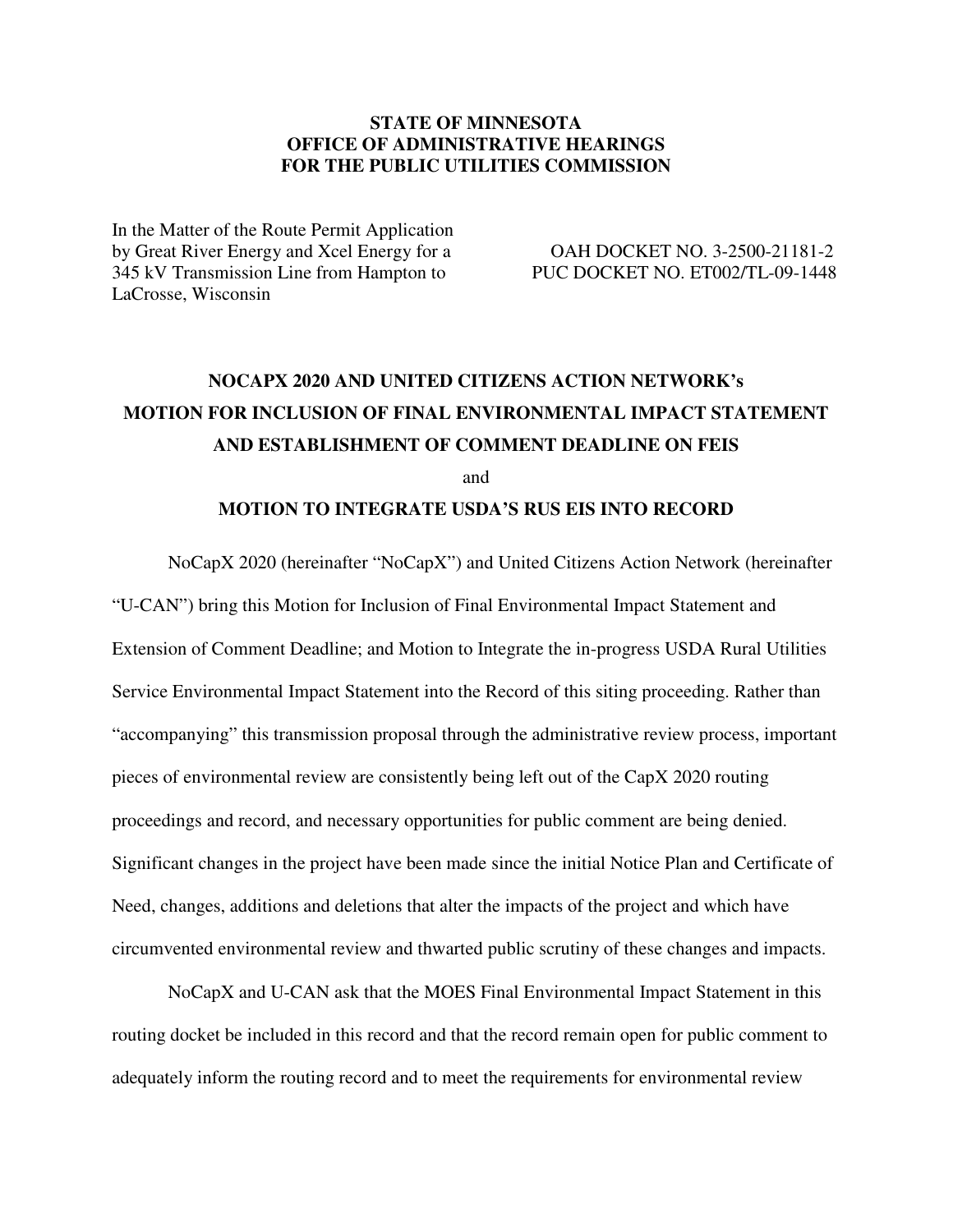under the Minnesota Environmental Policy Act. Because there is a federal Environmental Impact Statement being prepared for this Hampton-Rochester-LaCrosse part of CapX 2020 Phase I, the state agencies must coordinate with the federal agency and the federal environmental review information must be included in this record and available for consideration by the Commission.

At this point, environmental review of the CapX 2020 project does not comply with the mandates of the Minnesota Environmental Policy Act or Minnesota environmental review and procedural rules. These legal and procedural problems should be corrected before this routing docket is deliberated by the Commission.

## **I. BACKGROUND INFORMATION**

As background for this environmental review Motion, it's important to provide some information about routing issues, specifically the elimination of three of four proposed river crossings and addition of the North Route, to shed light on why the Intervenors are requesting certain environmental review information be included in this docket. Adequacy of environmental review and cooperation between federal and state agencies has been at issue since the Certificate of Need proceeding. The CapX 2020 Certificate of Need Application proposed transmission corridors covering much of Minnesota, and over 72,000 landowners received notice of this Certificate of Need application. CapX 2020 applicant Dairyland Power has requested federal funding for its share of this transmission line proposal, which necessitates a federal Environmental Impact Statement. Ex. A, RUS Notice of Intent.

#### **A. Development of Corridors**

The route corridors in the application were large to assure that corridors would provide viable routing options, and the Power Plant Siting Act mandated Notice Plan was developed to

2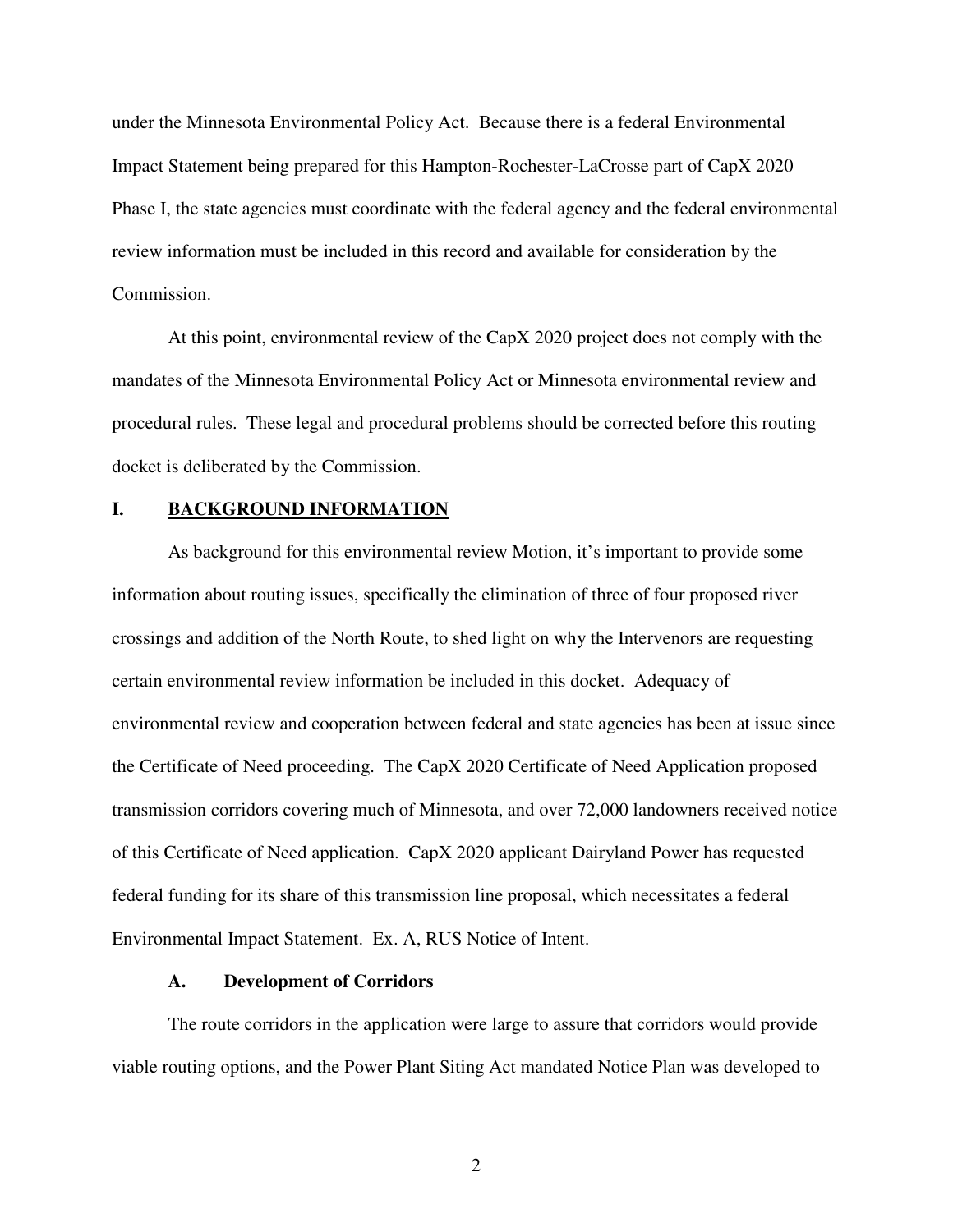assure that potentially affected landowners in those corridors would receive notice. In the Notice Plan, the proposed route corridors for the Hampton-Rochester-LaCrosse line looked like this, with a more southerly flow and four (4) Mississippi River crossings proposed (purple circles):



Figure 1, Revised Notice Plan, CapX 2020 Certificate of Need  $(06-1115)^1$ .

The map of what is now referred to as "Segment 3" of the Hampton-Rochester-

LaCrosse" line included these four Mississippi River crossings, and the corridor looked like this

in the Certificate of Need application:

<sup>-</sup><sup>1</sup> Certificate of Need (06-1115) Revised Notice Plan online at: **3945787** PUBLIC 06-1115 CN XCEL ENERGY OTHER--REVISED NOTICE PLAN 03/20/2007, https://www.edockets.state.mn.us/EFiling/edockets/searchDocuments.do?method=eDocketsResult&userType=publi c#{6CFF001F-2CC2-46F9-9BF5-6BD327F63F8D}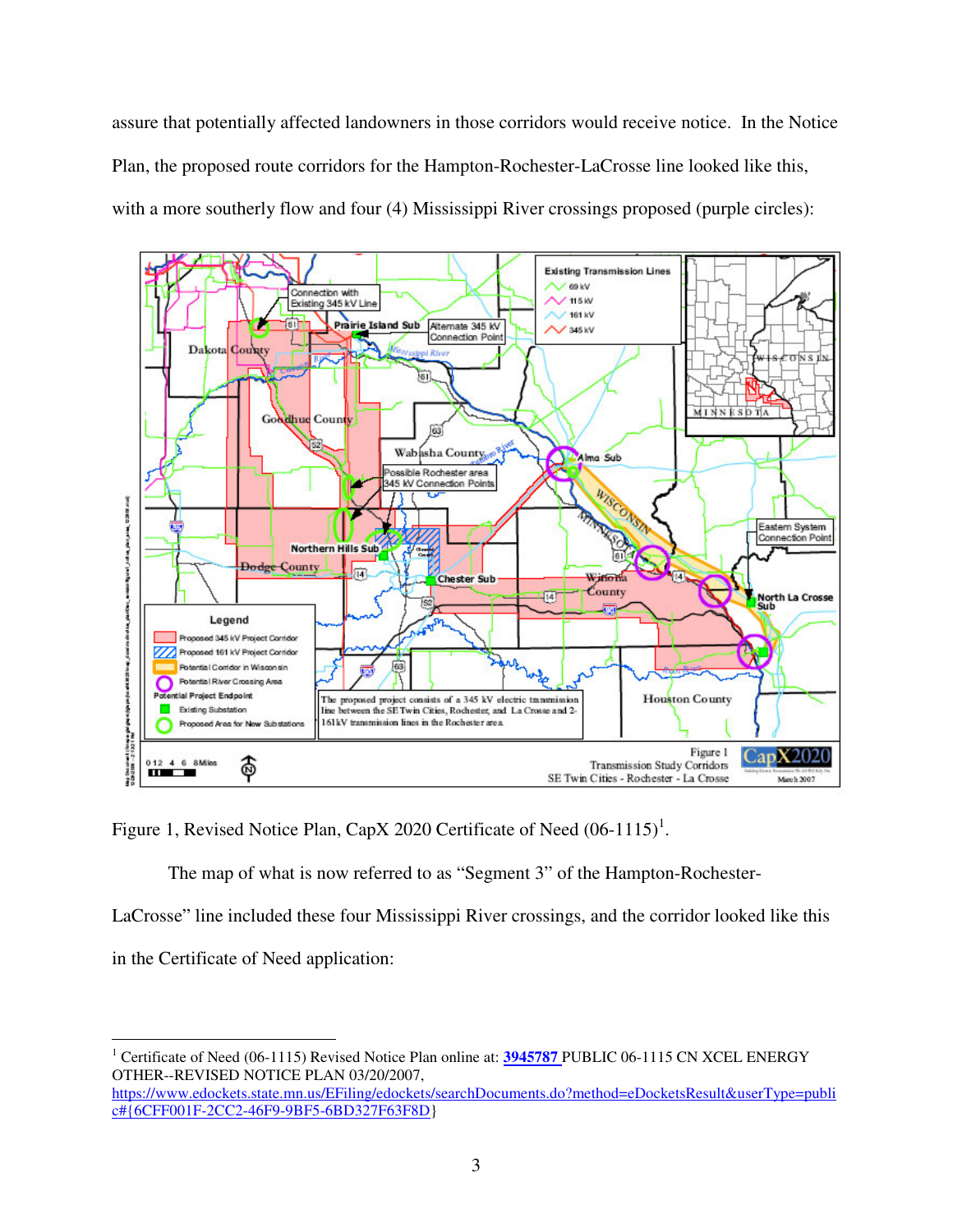

Expanded Notice Plan map, above, see also Certificate of Need application (06-1115). Neither the Certificate of Need Notice Plan nor Application map reflects the area of the North Route as proposed in this Hampton-Rochester-LaCrosse routing docket.

The CapX 2020 Certificate of Need Environmental Report<sup>2</sup> showed the "Segment 3" corridor east of Highway 52 as only south of Highway 247, and there was nothing proposed north of Highway 247. No other corridor was reviewed than that reflected in shades of pink on this Environmental Report "Map 3" in the Map Appendices – and the "North Route" was not part of the Environmental Report:

-

<sup>&</sup>lt;sup>2</sup> Certificate of Need (06-1115) Environmental Report may be found online at: **5046228** PUBLIC 06-1115 CN OES OTHER--ENVIRONMENTAL REPORT 03/31/2008, https://www.edockets.state.mn.us/EFiling/edockets/searchDocuments.do?method=eDocketsResult&userType=publi c#{E2EDBC72-9EAA-4FFF-B5A6-0CC1C1B922FD} ; and **5046229** PUBLIC 06-1115 CN OES OTHER--ENVIRONMENTAL REPORT MAPS 03/31/2008, https://www.edockets.state.mn.us/EFiling/edockets/searchDocuments.do?method=eDocketsResult&userType=publi c#{C14E96B9-7D92-4951-9928-18031018F1E0} .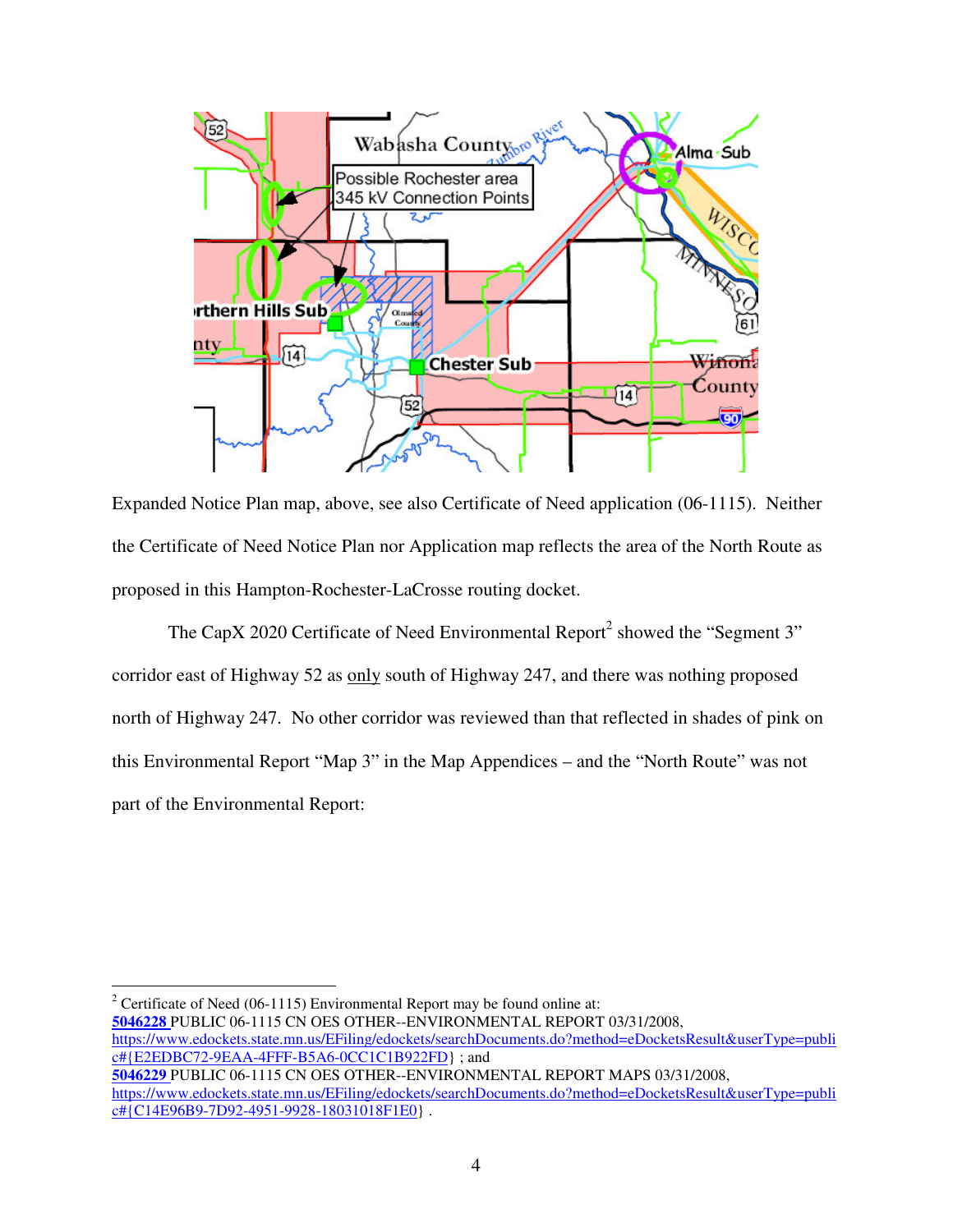

However, there were subsequent changes to the Certificate of Need corridors:



Landowners within the blue additional corridor, which includes the "North Route," did not receive this map, and did not receive notice in the Certificate of Need proceeding of the changes shown on this map labeled March 2007, until May 13, 2008, if then. Ex. B, May 13, 2008 Expanded Corridor Notice. This Notice and landowner mailing lists were not filed in the PUC Certificate of Need record docket until July 30,  $2008<sup>3</sup>$ , after the public hearings were over, after most of the Applicant's witnesses had testified, and long after the deadline for Intervention had occurred. Parties in the Certificate of Need proceeding were unaware of these corridor changes until this filing.

Similarly, the USDA's Rural Utilities Service EIS did not include the "North Route" until after important steps in environmental review had already been taken, in this case, not until the

<sup>&</sup>lt;sup>3</sup> Notice and mailing list available online:

**<sup>5395828</sup>** PUBLIC 06-1115 CN XCEL ENERGY NOTICE--EXPANDED CORRIDOR NOTICE 07/30/2008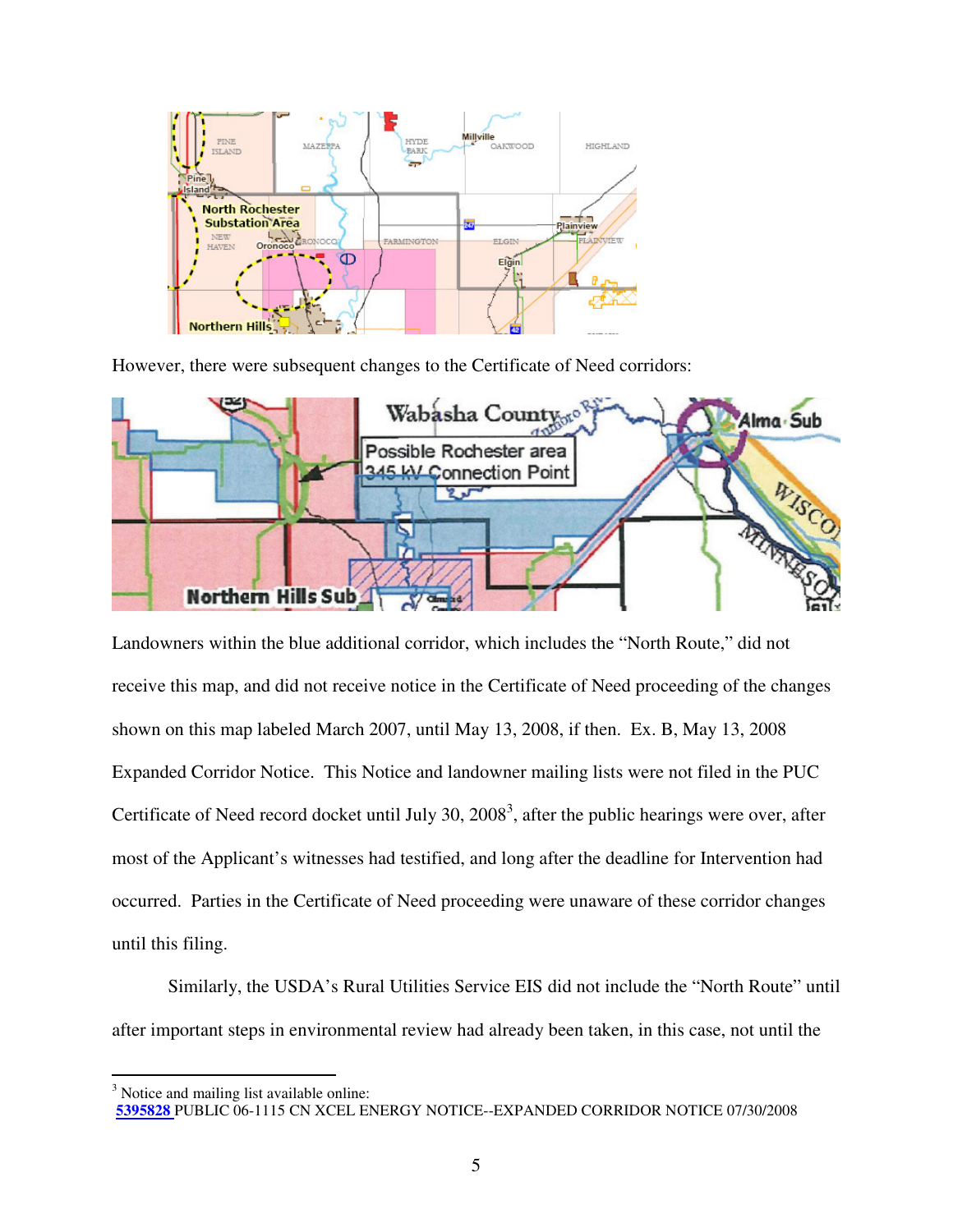fourth quarter of 2010. The RUS environmental review began with Notice in March of 2009, and since then, the Macro Corridor Study<sup>4</sup>, Alternative Evaluation Study<sup>5</sup>, and Scoping Report<sup>6</sup> have all been completed and released. The "North Route" was not part of the USDA's RUS EIS maps when notice was given of the EIS in May, 2009; it was not in the RUS Macro Corridor Study or Alternative Evaluation Study released May 2009; it was not on the maps for the scoping meetings held June 16-25, 2009; and it was not part of the Scoping Report issued in February, 2010. It was not until October 2010 that the RUS incorporated the Hampton-Rochester-LaCrosse changes embodied in the Minnesota Hampton-Rochester-LaCrosse routing docket in the map above on page 4. The RUS Comment Period was reopened, but only for those directly affected -- no general notice was provided, there is no record on the RUS EIS page of any notices being sent to landowners, and no members of the North Route Group can recall receiving notice.

## **B. Mississippi River Crossings reduced from FOUR to only ONE!**

Mirroring the four river crossings in the Certificate of Need application, the CapX Environmental Report<sup>7</sup> also included four Mississippi River crossings. These four potential river crossings are represented on Maps 5, 6, 7 and 8, for the Hampton-Rochester-LaCrosse route:

| Map 5 | Alma Crossing of Mississippi River   |
|-------|--------------------------------------|
| Man6  | Winong Crossing of Mississippi River |

Map 6 Winona Crossing of Mississippi River

<u>.</u>

- Map 7 Trempealeau Crossing of Mississippi River
- Map 8 LaCrescent/LaCrosse Crossing of Mississippi River

<sup>&</sup>lt;sup>4</sup> RUS' Macro Corridor Study (VERY LAEGE) online at: http://www.usda.gov/rus/water/ees/pdf/Dairyland%20CapX%202020%20MCS%200509.pdf 5 RUS' Alternative Evaluation Study online at:

http://www.usda.gov/rus/water/ees/pdf/Dairyland%20CapX2020%20345%20AES%200509.pdf

<sup>&</sup>lt;sup>6</sup> The RUS Scoping Report is online at the RUS EIS Site: http://www.rurdev.usda.gov/UWP-CapX2020-Hampton-Rochester-LaCrosse.html<br><sup>7</sup> The Certificate of Need (06-1115) Environmental Report may be found online at:

**<sup>5046228</sup>** PUBLIC 06-1115 CN OES OTHER--ENVIRONMENTAL REPORT 03/31/2008; and **5046229** PUBLIC 06-1115 CN OES OTHER--ENVIRONMENTAL REPORT MAPS 03/31/2008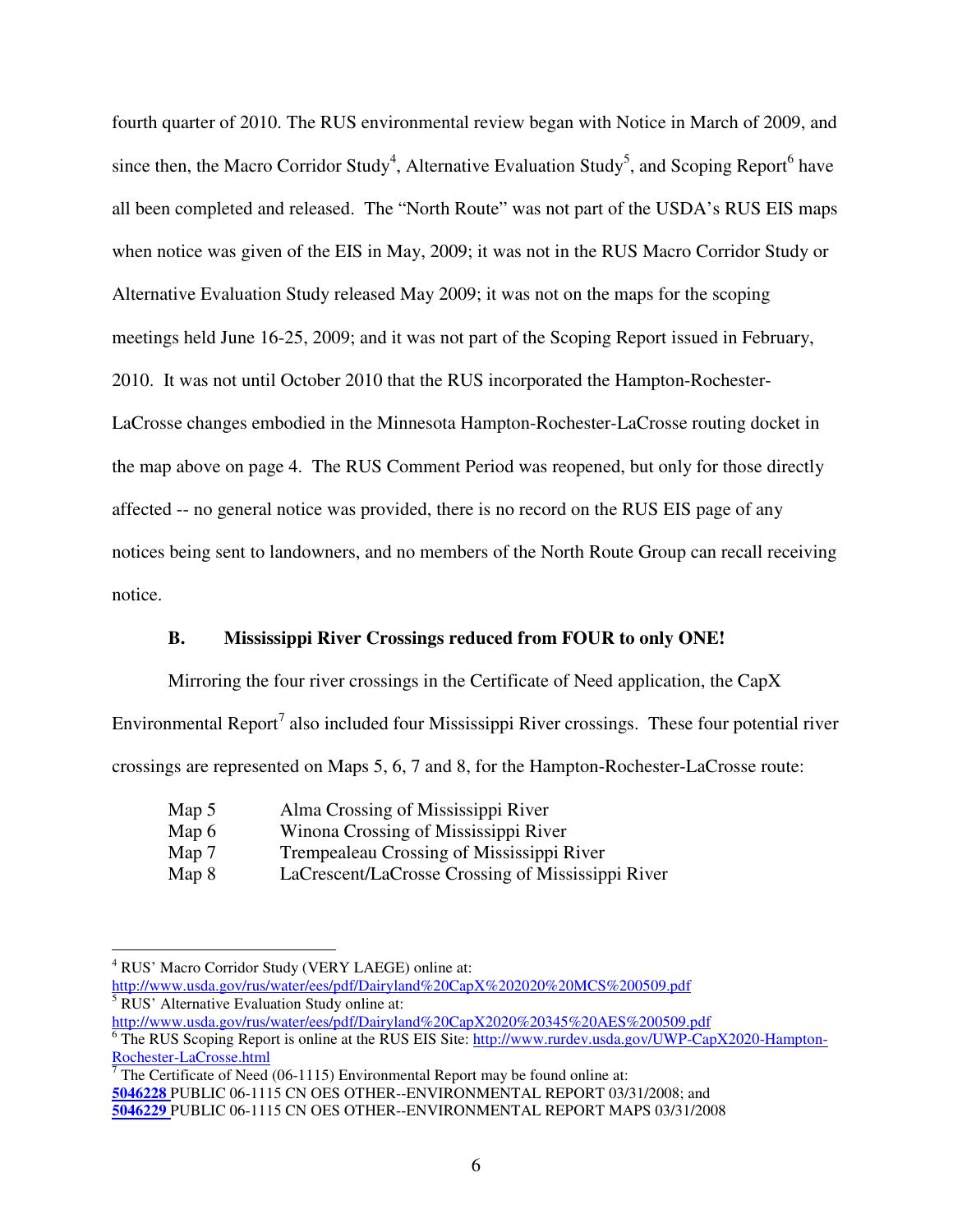Ex. C, Maps 5-8, Environmental Report, Appendix B: Environmental Review Maps, Certificate of Need Docket 06-1115.

 As above, the USDA's Rural Utilities Service issued a Notice of Intent for an Environmental Impact Statement on May 28, 2009, based on Dairyland's proposal for RUS finding of its share of the Capx 2020 project. Ex. A., RUS Notice of Intent. A Macro Corridor Study was completed with the following "refined corridors" that included three crossings of the Mississippi River, one less river crossing than proposed in the Certificate of Need – one of the four river crossings disappeared:



Then, in the Hampton-Rochester-LaCrosse routing application, two more Mississippi

River crossings disappeared, and now only the Alma Mississippi River Crossing is proposed.

# **II. MOTION FOR INCLUSION OF MOES FINAL ENVIRONMENTAL IMPACT STATEMENT IN THE ROUTING RECORD AND FOR ESTABLISHMENT OF COMMENT PERIOD FOR MOES FEIS**

Environmental review of the CapX 2020 project does not comply with the mandates of the Minnesota Environmental Policy Act. This docket is a transmission routing proceeding under the Power Plant Siting Act, Minn. Stat. Ch. 216E. The Minnesota Environmental Policy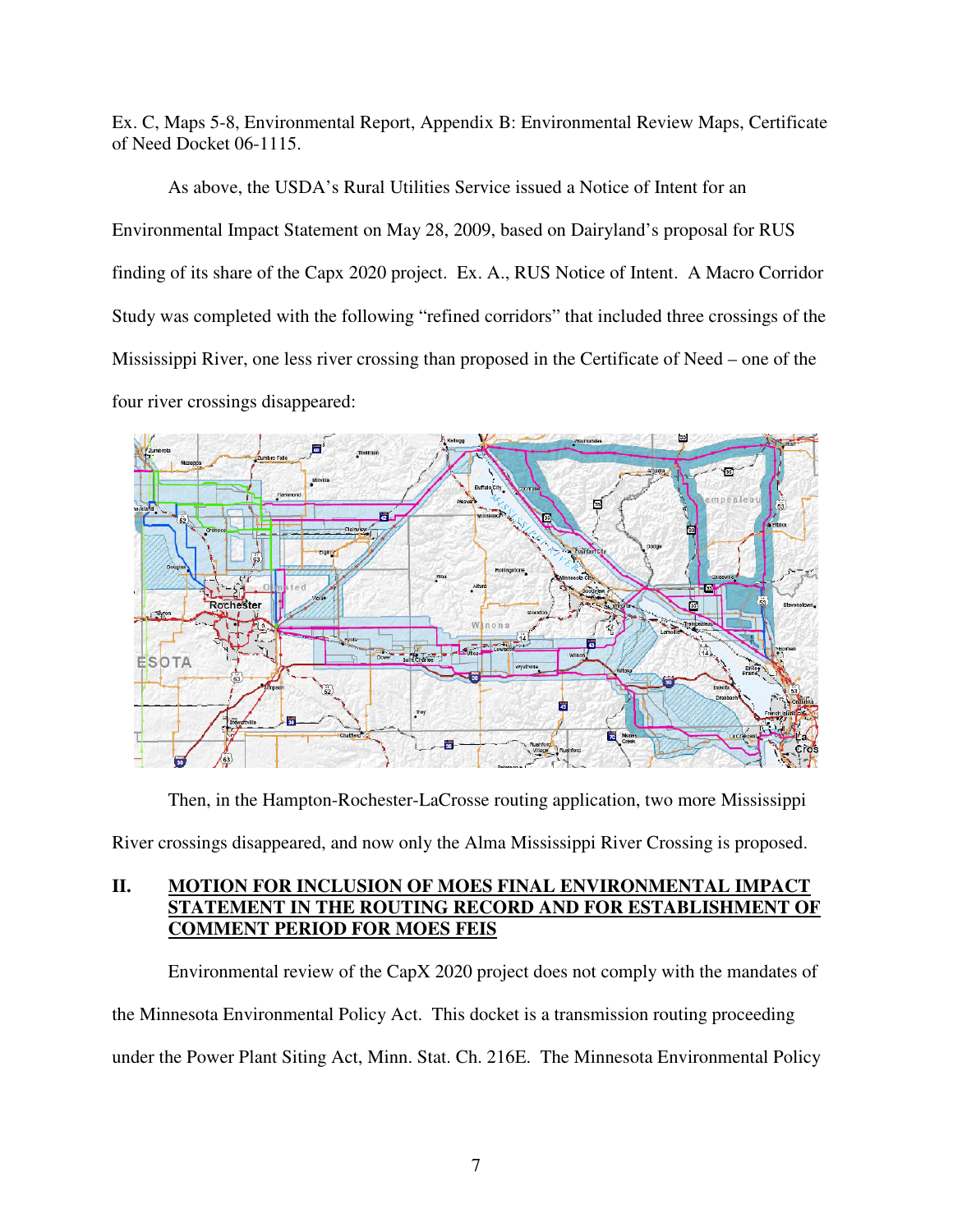Act (MEPA) specifies that the "final detailed environmental impact statement… shall

accompany the proposal through an administrative review process."

*Prior to the preparation of a final environmental impact statement, the governmental unit responsible for the statement shall consult with and request the comments of every governmental office which has jurisdiction by law or special expertise with respect to any environmental effect involved. Copies of the drafts of such statements and the comments and views of the appropriate offices shall be made available to the public. The final detailed environmental impact statement and the comments received thereon shall precede final decisions on the proposed action and shall accompany the proposal through an administrative review process.* 

Minn. Stat. §116D.04, Subd. 6a.Comments (emphasis added).

Environmental review under the Power Plant Siting Act must meet the requirements of MEPA.

 Generally, when a Final Environmental Impact Statement is issued, there is notice and a comment period prior to a determination of adequacy:



Ex. D, p. 11, Guide to Minnesota Environmental Review (selected); see also Minn. R. 4410.2800. The PPSA rules are silent on this step in the process, neither permissive nor prohibitive. See e.g., Minn. R. 7849.1800, Environmental Report to Accompany Project (mirroring MEPA language) but c.f. Minn. R. 7850.1200. MEPA, on the other hand, is clear in its statement that "[t]he final detailed environmental impact statement and the comments received thereon shall … accompany the proposal through an administrative review process."

The coordination of environmental review with the permitting review has not been occurring in the CapX 2020 routing dockets, the FIES has not accompanied the proposal through an administrative review process. This MEPA mandated accompaniment cannot and does not occur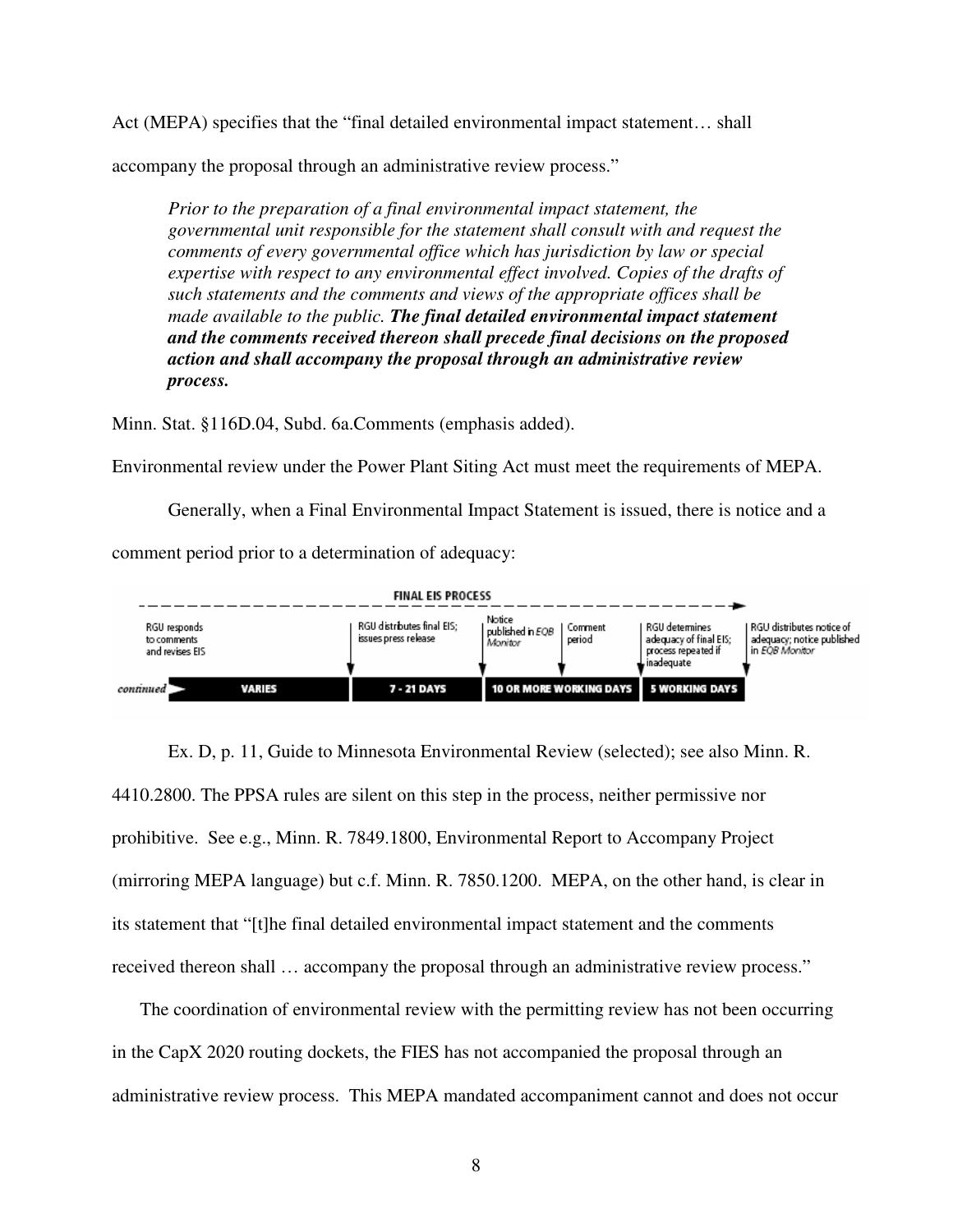when the Environmental Impact Statement is released after the public and evidentiary hearings

have been completed and after public comment closes. NoCapX and U-CAN have repeatedly

raised this in the CapX routing dockets, including this one, where the Prehearing Order stated:

*The Administrative Law Judge has not included a deadline for submission of public comment on the final EIS, as advocated by No Capx 2020 and U-CSN. The EIS process is conducted by the Commissioner of the Department of Commerce, independently of the route permitting process. And although a ten-day comment period is required under 4410.2800, subp. 2, that rule chapter is not applicable to the preparation or consideration of an EIS for a high-voltage transmission line except as provided in Minn. R. 7850.1000 to 7850.5600. See Minn. R. 7850.2500, subp. 12.* 

Fn. 5, p. 3, First Prehearing Order. However, Minn. R. 7850.2500, subp. 12 does not relieve us of the

mandate of MEPA:

*The final detailed environmental impact statement and the comments received thereon shall precede final decisions on the proposed action and shall accompany the proposal through an administrative review process.* 

The purpose of environmental review is to inform the routing record, and to inform the

record, it must accompany the proposal through the process, not drop in after the process is over.

NoCapX 2020 and U-CAN request that the MOES Final Environmental Impact

Statement be entered into the routing record and that Public Comments regarding the Final

Environmental Impact Statement be accepted for at least 10 days, and preferably 30 days, after

the release of the Final EIS.

# **III. MOTION TO INTEGRATE USDA'S RUS EIS INTO RECORD**

Environmental review of the CapX 2020 project does not comply with the mandates of

the Minnesota Environmental Policy Act and Minnesota Rules. There is an expectation that state

and federal review will be completed as a joint effort.

If a federal EIS will be or has been prepared for a project, the RGU shall utilize the draft or final federal EIS as the draft state EIS for the project if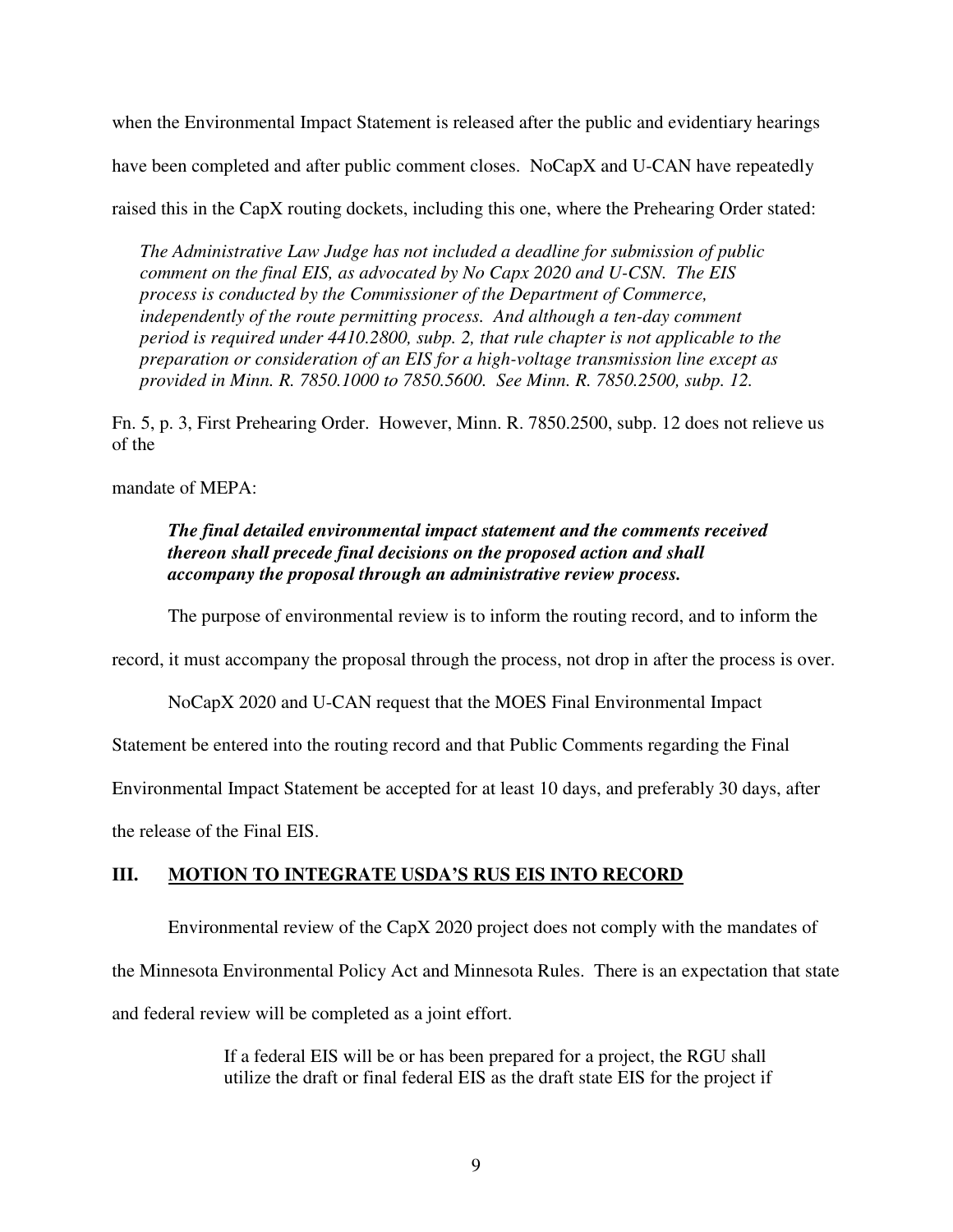the federal EIS addresses the scoped issues and satisfies the standards set forth in part 4410.2300.

Minn. R. 4410.3900, subp. 3.

Although the CapX 2020 Certificate of Need Scoping Decision acknowledged this

expectation of joint environmental review, it then stated, against evidence:

It is not possible to associate this environmental review with any federal review at this time. Minnesota rule 4410.3900 anticipates coordinating state and federal review where possible. However, the association is not possible in this case due to timing and relevance. First, completion of this ER is required for the contested case hearing prior to when any application initiating potential federal review would be filed.

Additionally, no application for a permit or funds from the Rural Utility Service is anticipated by any of the applicants. No action requiring a federal EIS is anticipated. If that situation where to change when any route applications are filed, the Department would pursue all opportunities to coordinate the EIS reviews in those proceedings with any relevant federal agency reviews.

Ex. E, Certificate of Need Scoping Decision, p. 3, ISSUES OUTSIDE OF THE ENVIRONMENTAL REPORT.

The Rural Utilities Service environmental impact statement process began long ago –

according to this Hampton-Rochester-LaCrosse routing application (09-1448), meetings with

RUS began on March 19, 2008, and the Notice of Intent was issued in May, 2009, as anticipated

by intervenors. Application, p. 12-2, §12.1.1; see also Ex. A, USDA Notice of EIS, May 28,

2009, fn. 8. However, this coordinated state and federal review was inexplicably denied by the

Commissioner of Commerce, and in this CapX docket, the Department began separate state

environmental review without the Rural Utilities Service.

Failure to utilize the pending federal EIS was raised by NoCapX and U-CAN in the

appeal of the Certificate of Need, and the court held:

*The relators' final argument with regard to the environmental report is that, when there is going to be federal environmental review, including an* 

<sup>&</sup>lt;sup>8</sup> App. R, USDA Notice of Intent to Prepare an EIS

http://www.usda.gov/rus/water/ees/pdf/Dairyland%20NOI%20FedReg%20052809.pdf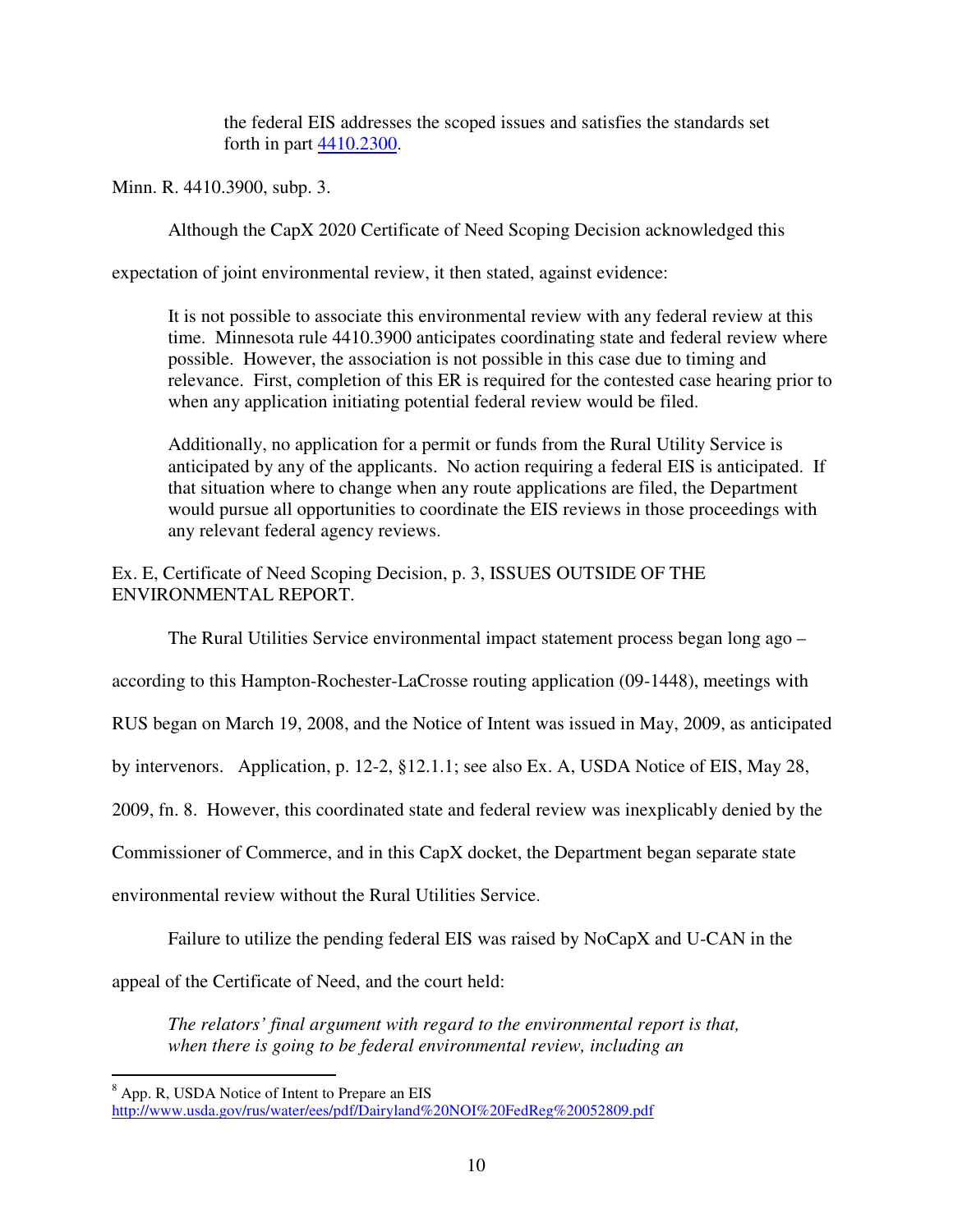*environmental impact statement (EIS), there is an expectation that state and federal review will be done as a joint effort, and that was not done here. The relators rely on the rule, which states that "[i]f a federal EIS will be or has been prepared for a project," the state shall use such draft if "the federal EIS addresses the scoped issues and satisfies the standards." Minn. R. 4410.3900, subp. 3 (2009). However, no federal report has yet been prepared, and the rule also indicates that "[g]overnmental units shall cooperate with federal agencies to the fullest extent possible to reduce duplication" between Minnesota statutes and the National Environmental Policy Act. Id., subp. 1.* 

*The department considered this rule, but ultimately determined that it was not possible to associate the state environmental review with the federal environmental review due to timing and relevance. Further, the department acknowledges that if the circumstances were to change, "when any route applications are filed, the [d]epartment would pursue all opportunities to coordinate the EIS reviews in those proceedings with any relevant federal agency reviews." It appears that federal agency coordination occurs most appropriately at the permit stage. The department's efforts were adequate under this rule.* 

In the Matter of the Application of Great River Energy, Northern States Power Company

(d/b/a Xcel Energy) and Others for Certificates of Need for the CapX 345kV Transmission

Projects, \_\_\_ N.W. 3d, \_\_\_, June 10, 2010 (attached).

According to the Appellate Court, now is the appropriate time for federal agency coordination. This expectation of joint state and federal environmental review was addressed in the February 5, 2010 Scoping Decision for the CapX 2020 Certificate of Need proceeding for the Bemidji to Grand Rapids line, where MOES entered into a Memorandum of Understanding to prepare an EIS that would meet both federal and state requirements. Ex. F, p. 3, CapX 2020 Bemidji-Grand Rapids Scoping Decision, February 5, 2010.

However, just six months later, the CapX Hampton-LaCrosse scoping decision did not even mention the USDA's RUS and its ongoing EIS! Ex. G, CapX 2020 Hampton-Rochester-LaCrosse Scoping Decision, August 6, 2010. This scoping decision was appealed by NoCapX and U-CAN, and that appeal was denied. Ex. H, NoCapX and U-CAN Appeal of CapX 2020 Hampton-Rochester-LaCrosse Scoping Decision, August 9, 2010.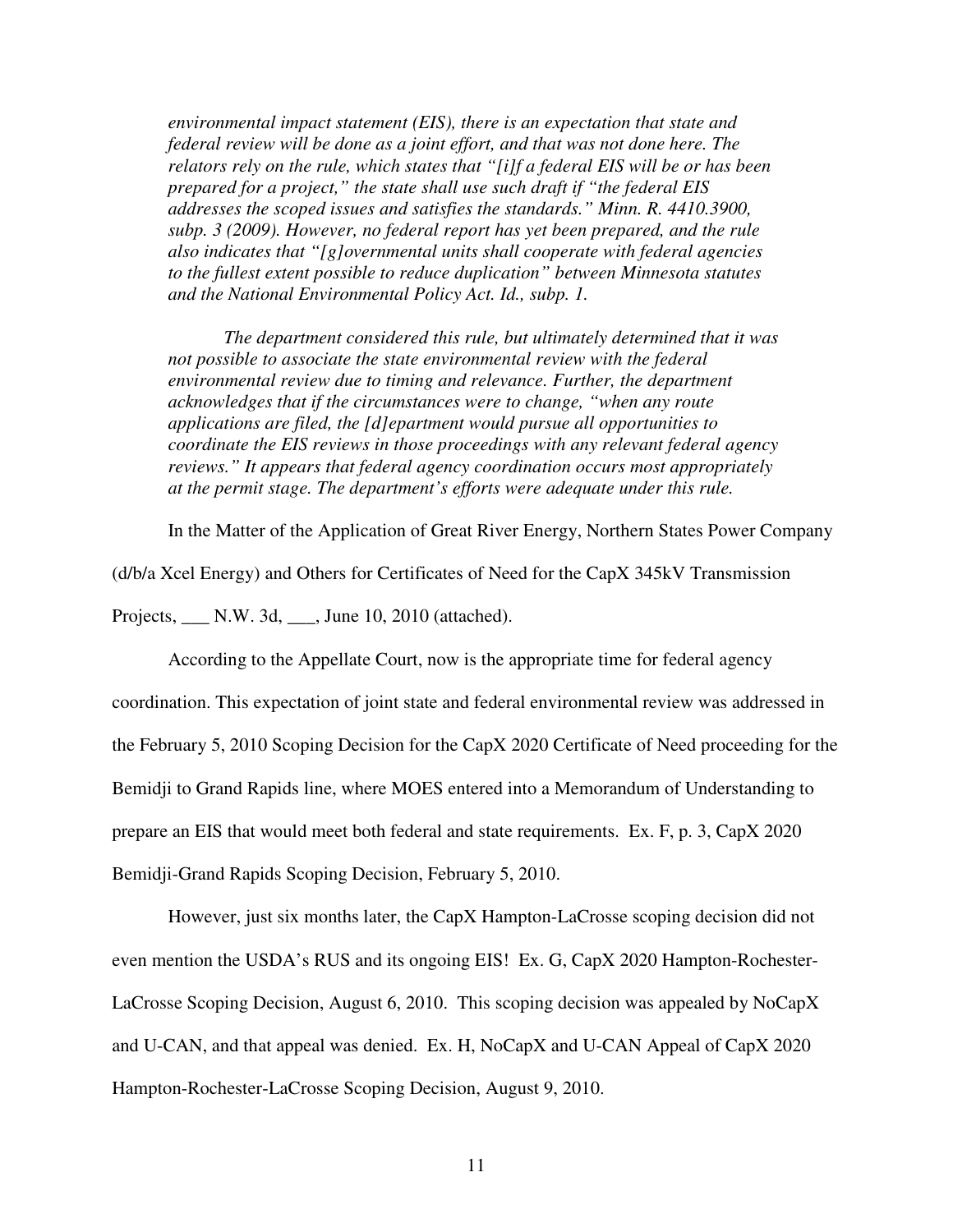Given that failure to integrate the state and federal environmental review, the issue was again raised in this docket in Schedule Comments and in the Prehearing Conference for this Hampton-Rochester-LaCrosse routing docket, precisely because this is the arena the appellate court held that this joint federal and state environmental review should occur. Our request for coordination of federal and state environmental review, as anticipated by rule, and as done in the CapX Bemidji-Grand Rapids docket, was not directly addressed in the First Prehearing Order, which only stated:

The Department also anticipates that an EIS being performed by the Rural Utility Service and another being performed by the Sate of Wisconsin will be completed during May 2011, and the schedule was proposed with this target date in mind. Because these studies are being conducted independently of the route permitting process, however, the deadlines in this contested case hearing are not tied to the completion of either the federal EIS or the Wisconsin EIS.

First Prehearing Order, Order Point 6, footnote 4.

 $\overline{a}$ 

It is now June. The RUS Draft EIS has not been released and may be released in late summer. The Wisconsin EIS process has not yet begun as the CapX 2020 Hampton-LaCrosse application was rejected by Wisconsin PSC staff, has been resubmitted, and another completeness decision is expected soon<sup>9</sup>. To date, there has been no coordination between the USDA's RUS and MOES, and there is no Memorandum of Understanding, as there was in the CapX 2020 Bemidji-Grand Rapids routing docket, and the already completed RUS Macro Corridor Study (May 2009), the Alternative Evaluation Study (May 2009), the Scoping Report and Appendices (February 2010) and the Expanded Corridor Maps (December 2010) are not part of this Minnesota routing record.

<sup>&</sup>lt;sup>9</sup> The entire Wisconsin docket, including the PSC's Incompleteness letter is available online at http://www.psc.wi.gov/ and search docket 05-CE-136. Direct link to the February 1, 2011 PSC Incompleteness letter: http://nocapx2020.info/wp-content/uploads/2011/02/psc-incomplete-2-1-11.pdf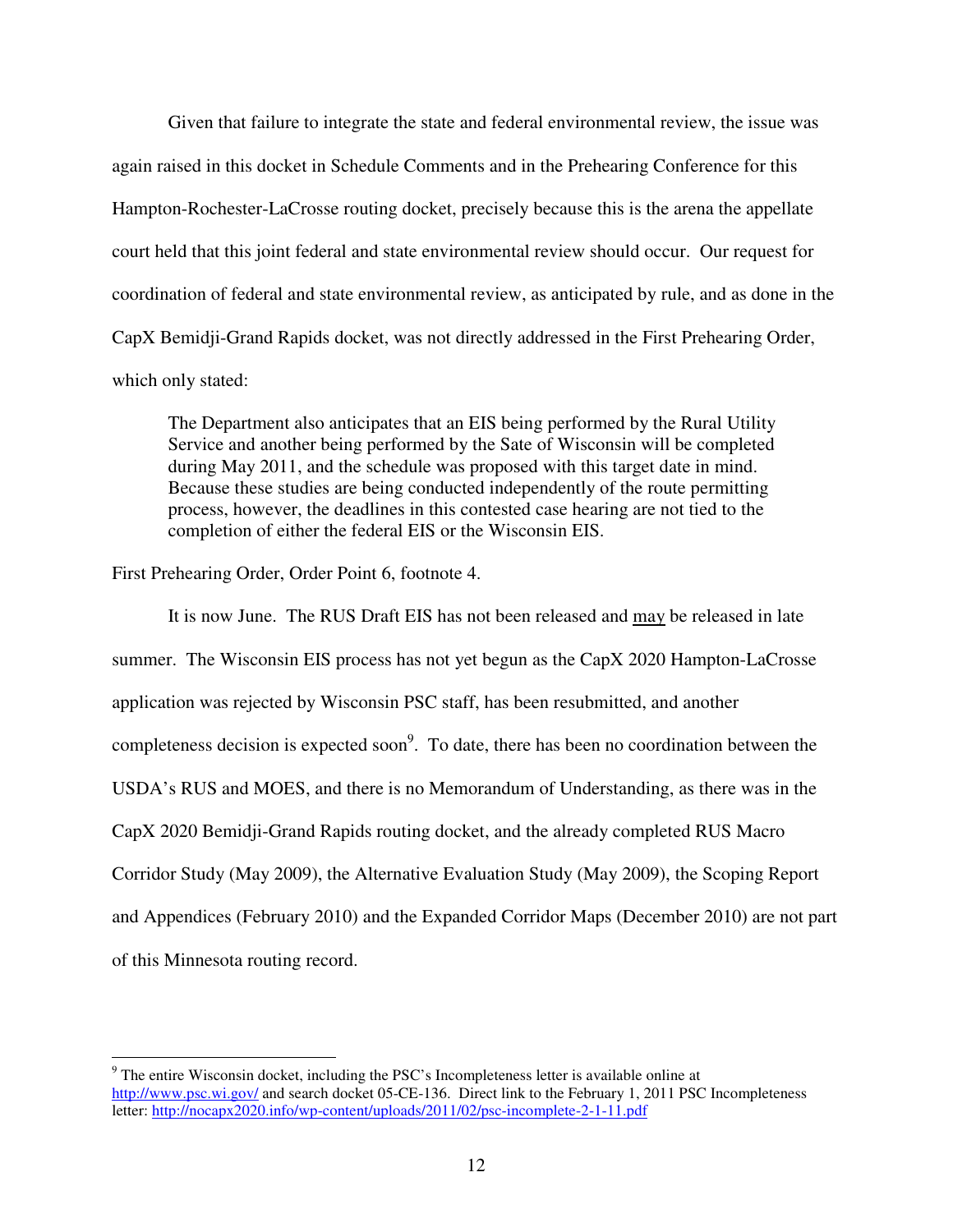NoCapX 2020 and U-CAN again request that the Dept. of Commerce work with the Rural Utilities Service and that the Rural Utilities Service environmental review of the CapX 2020 Hampton-Alma (LaCrosse) transmission line be incorporated into the routing docket and into the MOES environmental review in this routing docket. Specifically, at this time, we request that the RUS Macro Corridor Study (May 2009), the Alternative Evaluation Study (May 2009), the Scoping Report and Appendices (February 2010) and the Expanded Corridor Maps (December 2010) be incorporated into the routing docket record at this time, and that the Draft and Final Environmental Impact Statements be incorporated into this docket and into the MOES environmental review as they are completed and published.

### **III. CONCLUSION**

Environmental review of the CapX 2020 project does not comply with the mandates of the Minnesota Environmental Policy Act. NoCapX 2020 and United Citizens Action Network ask that the Administrative Law Judge Order:

- 1. That the MOES Final Environmental Impact Statement be entered into the routing record and that Public Comments regarding the Final Environmental Impact Statement be accepted for at least 10 days after the release of the EIS; and
- 2. That the USDA's Rural Utility Service Alternative Evaluation Study, the Macro Corridor Study and the Scoping Report text and appendices be entered into the record in this routing docket; and
- 3. That the Dept. of Commerce's MOES work with the Rural Utilities Service and incorporate the Rural Utilities Service environmental review of the CapX 2020 Hampton-Alma (LaCrosse) transmission line into the MOES environmental review in this routing docket.